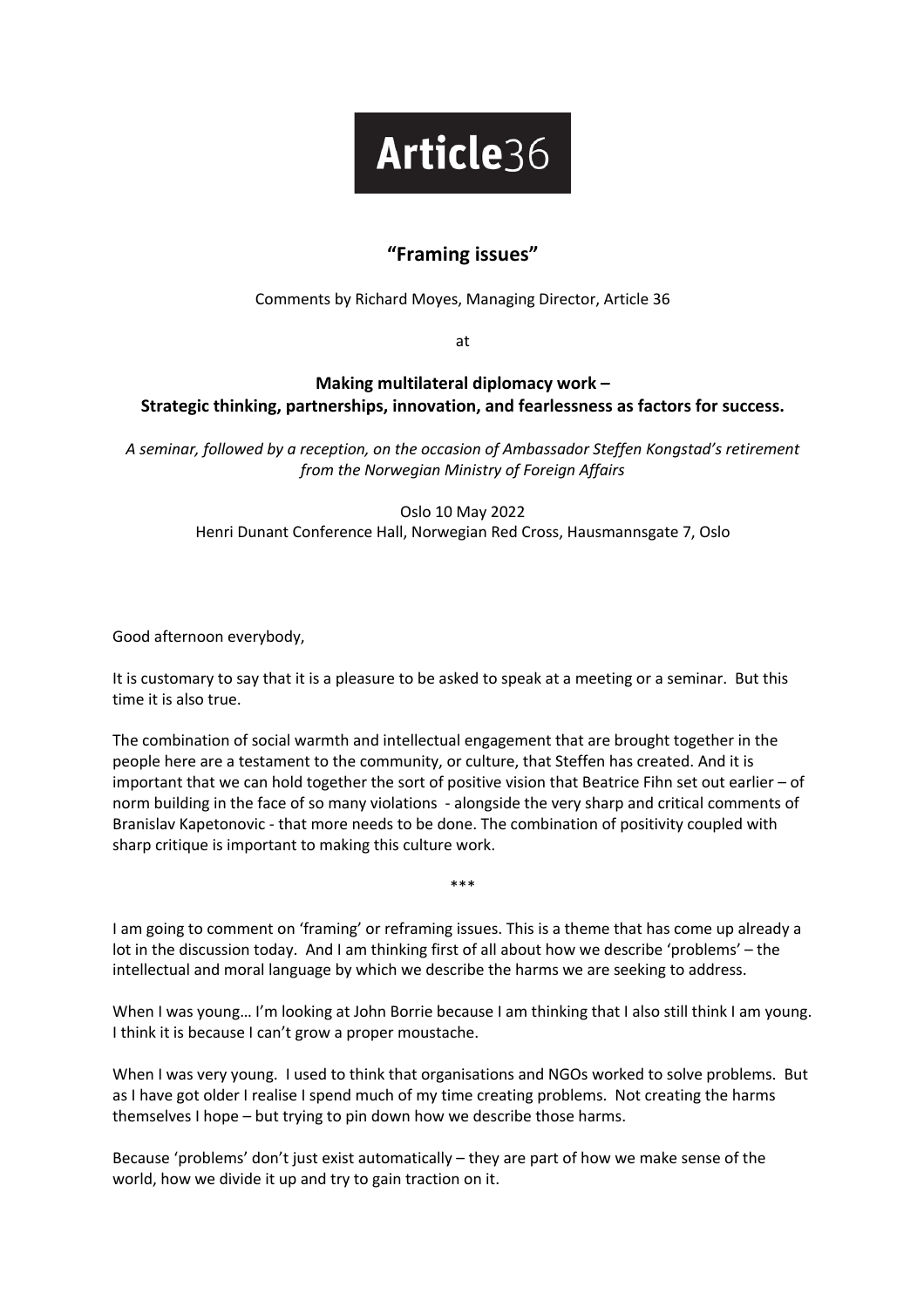And how we choose to describe problems conditions and sets the terms for how we can work towards solutions.

Framing problems is about power. How we frame a problem shapes whose voices will count in the debate that follows, and what sort of arguments will count.

It is tied up with issues of language and classification – and of course it is not breaking new intellectual ground to recognise that the structures of power are embedded in these issues.

And if we are a community that is concerned with language against violence – and, we are the goodies, right!? – then it is important that we pay attention to the framing of problems if we want to win the contestations that follow.

So, we have to be careful in the framing that we choose.

If we choose to frame an issue in legal terms then we can expect to hear from a lot of lawyers and to hear a lot of legal arguments.

But if we frame an issue in humanitarian terms then …. well, actually we can still expect to hear from a lot of lawyers. Lawyers find it difficult to recognise that the law is not the only way to frame a problem – they find it difficult to let go. But we can help them to see that the law is really just a social structure that has been created to achieve purposes outside the law itself…

The reframing of nuclear weapons provides a clear example – the humanitarian initiative reframed a conversation. Away from the narrow security concerns of a few states – and onto a wider footing, engaging a wider group: considering the effects on people, on society, on the economy and the environment. Focusing on these issues forced people to question – is this right?

I am working now on the issue of autonomous weapons – thinking about whether we should allow machines to make decisions about who should be killed. And here too we need to find a way to move away from a narrow legal and security framing to think about the moral implications, and the humanitarian implications and wider societal concerns, about what it means to live in a society where machines can make such decisions. Our lives are more and more shaped by algorithms – how will we control that if we cannot draw a line against machines deciding to kill people?

And this also makes me think that the diversity of different framings and intellectual orientations is empowering to us.

\*\*\*

I have been talking here about an intellectual architecture. And I think this intellectual architecture frames a political architecture also.

Having a moral and intellectual framing, with certain fixed points, means that lines must be drawn – and that some things cannot be negotiated away. It also allows us to suggest that an outcome is inevitable.

People approach negotiations differently if they believe that an outcome is going to be agreed regardless of their objections, and if they can see that there are limits to the compromises that will be made. So, framing can be political as well as intellectual.